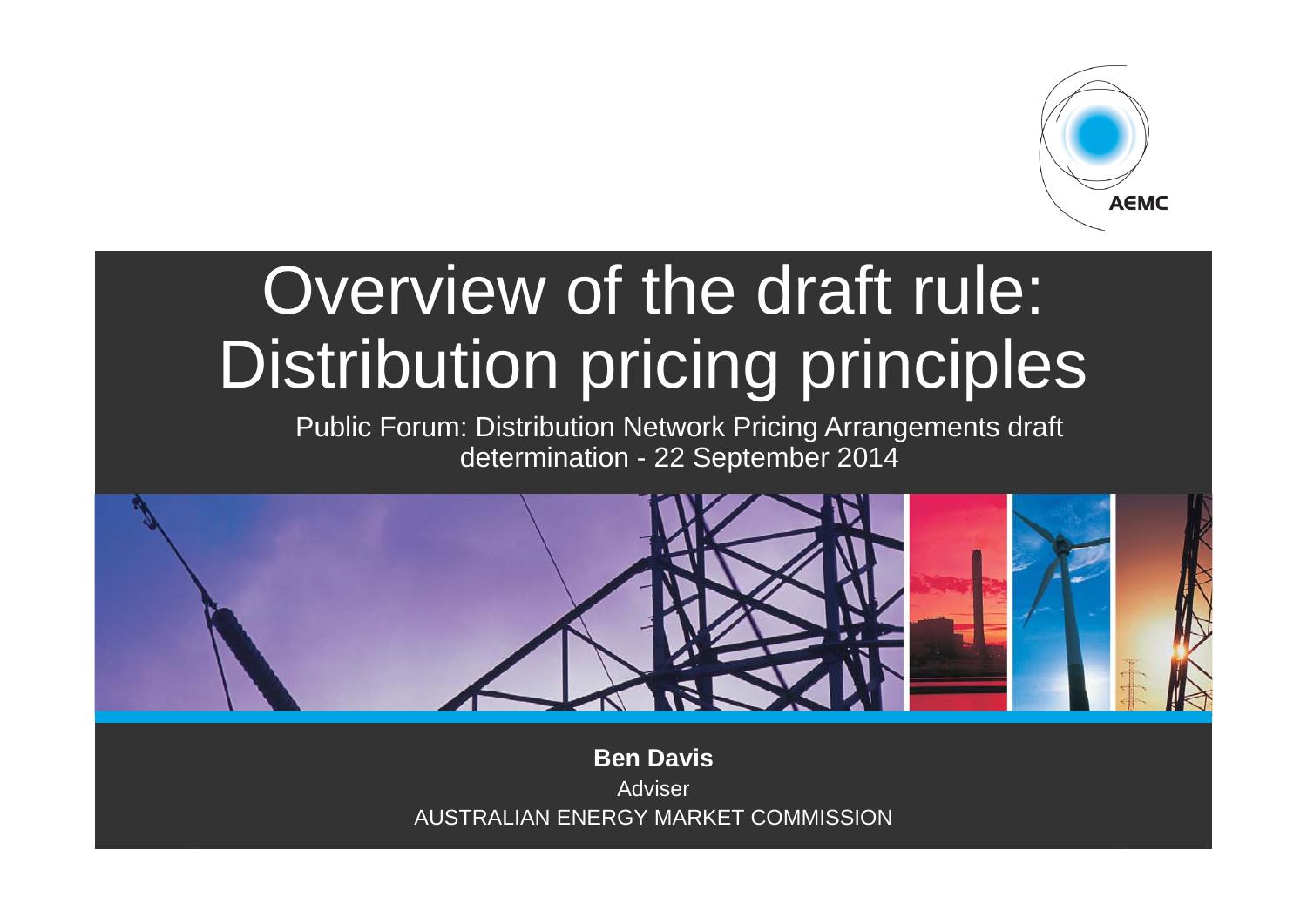# OVERVIEW OF THIS SESSION

- Provide an overview of the draft new network pricing principles.
- •Explain the rationale behind some of the changes.
- • Responses to the proposed changes from representatives of different stakeholder groups.
- $\bullet$ Discussion at the conclusion of the presentations.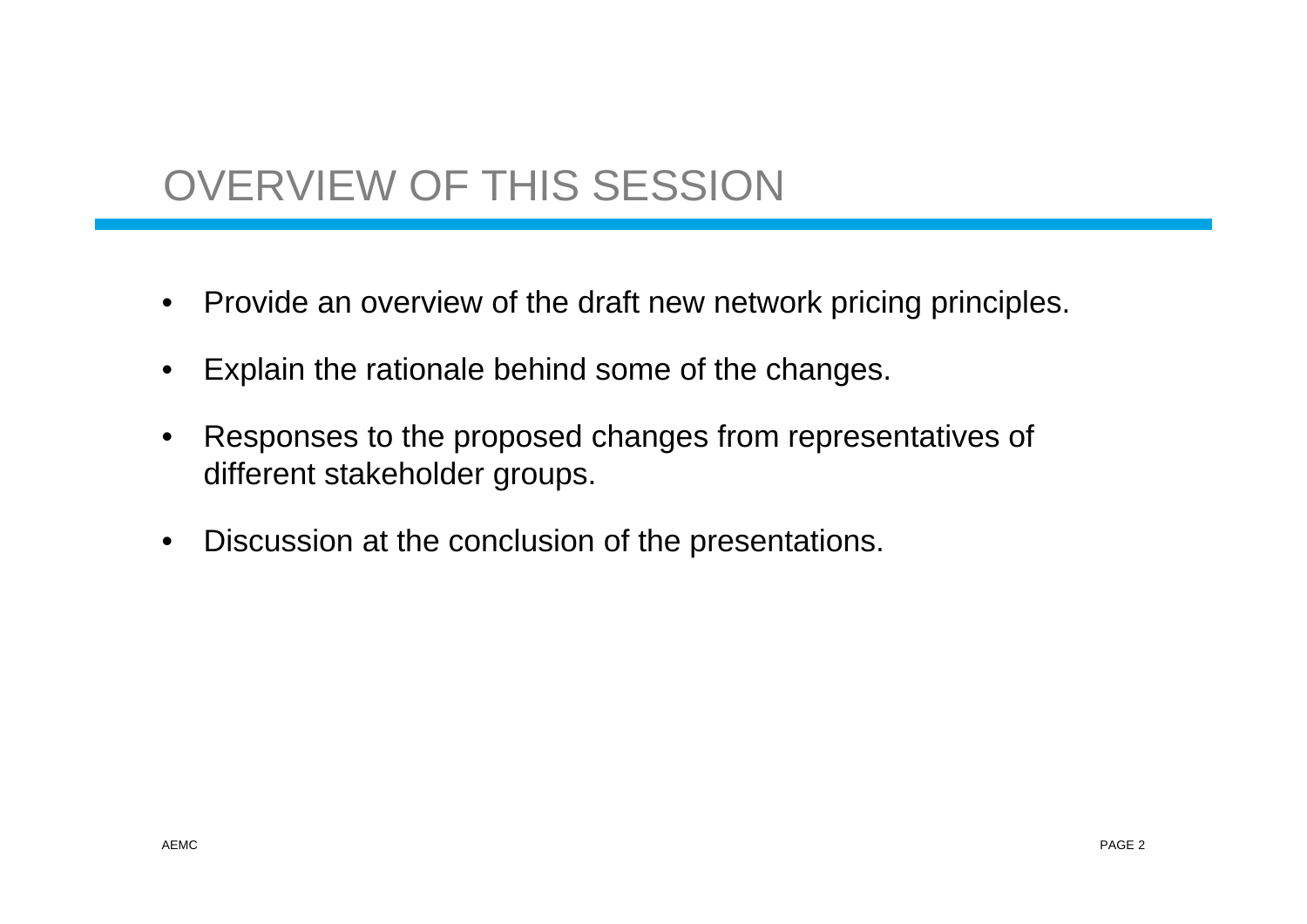

# DISTRIBUTION PRICING PRINCIPLES



page 2014 at 2014 at 2014 at 2014 at 2014 at 2014 at 2014 at 2014 at 2014 at 2014 at 2014 at 2014 at 2014 at 2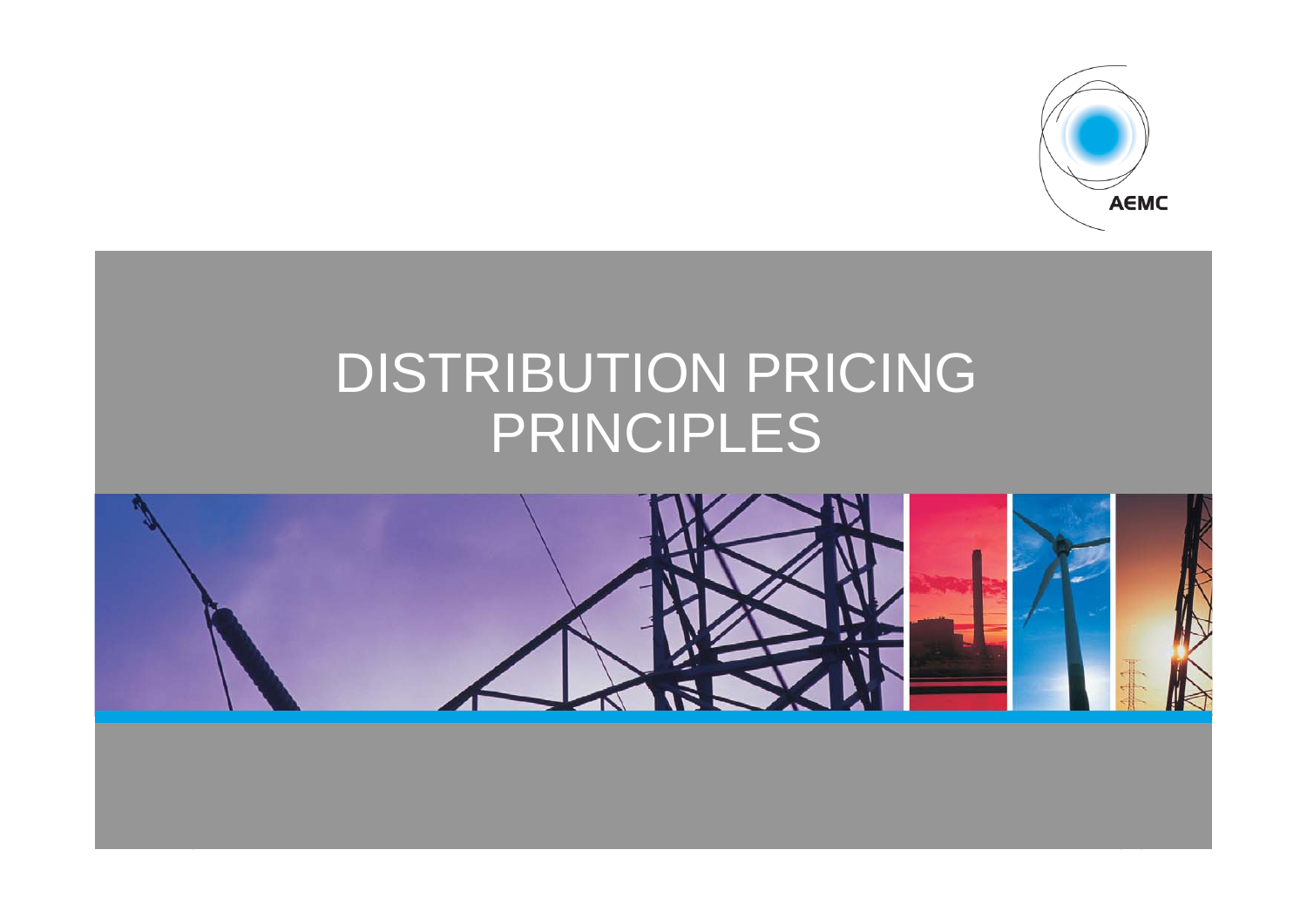## Pricing principles

**Network pricing objective: tariffs that a DNSP charges for its services should reflect the DNSP's efficient costs of providing those services to each consumer.**

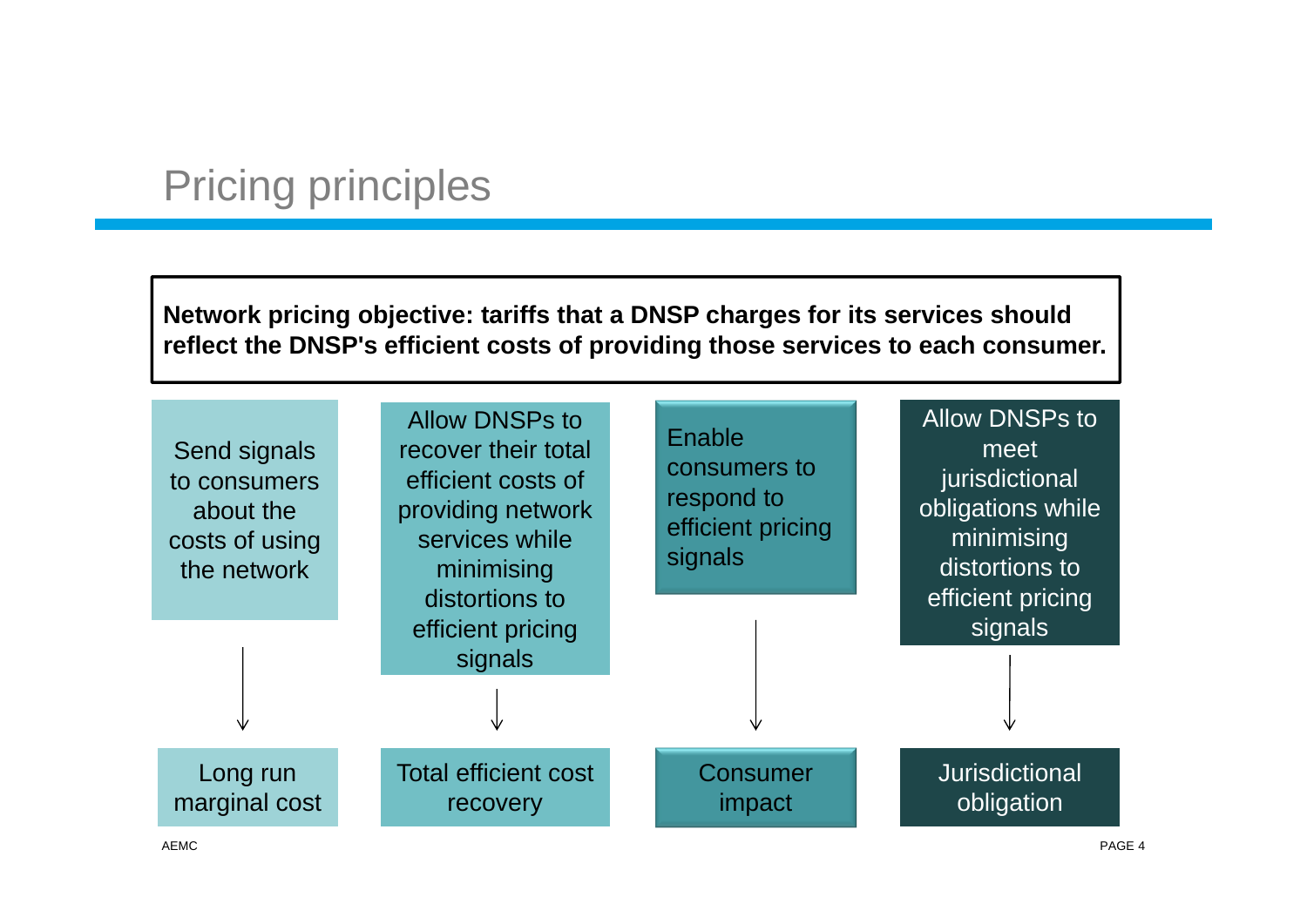#### Long run marginal cost

- • To send efficient future cost signals to consumers the draft rule requires DNSPs to base network tariffs on the LRMC of providing network services.
- $\bullet$  Prices that send future cost signals:
	- –allow consumers to make efficient consumption and investment decisions.
	- result in lower average network prices for consumers in the long run.
	- –reduce cross subsidies between consumers.
	- provide efficient signals to network businesses in making investment decisions.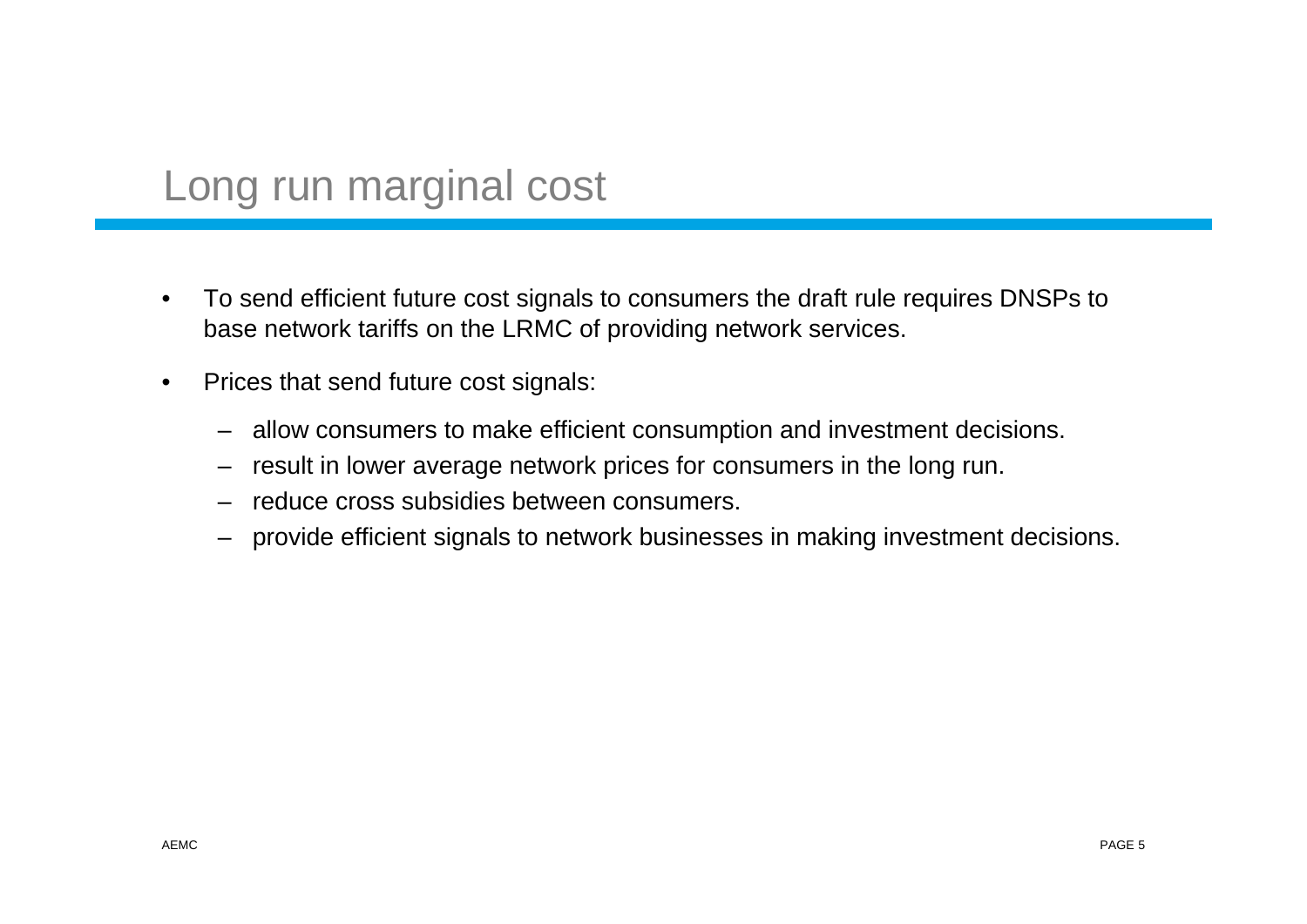#### Long run marginal cost – factors

- $\bullet$  DNSPs should have the flexibility to implement LRMC based network prices in the way that best suits their network characteristics. The draft rule does this by not specifying the method for calculating LRMC.
- $\bullet$  Factors that DNSPs must take into account in calculating and applying LRMC:
	- the costs and benefits associated with using and applying that method;
	- the extent to which consumers are able to receive and respond to price signals;
	- the additional costs likely to be associated with meeting demand from the relevant consumers at times of greatest utilisation of the relevant part of the distribution network; and
	- the location of the relevant consumers and the extent to which costs vary between different locations in the distribution network.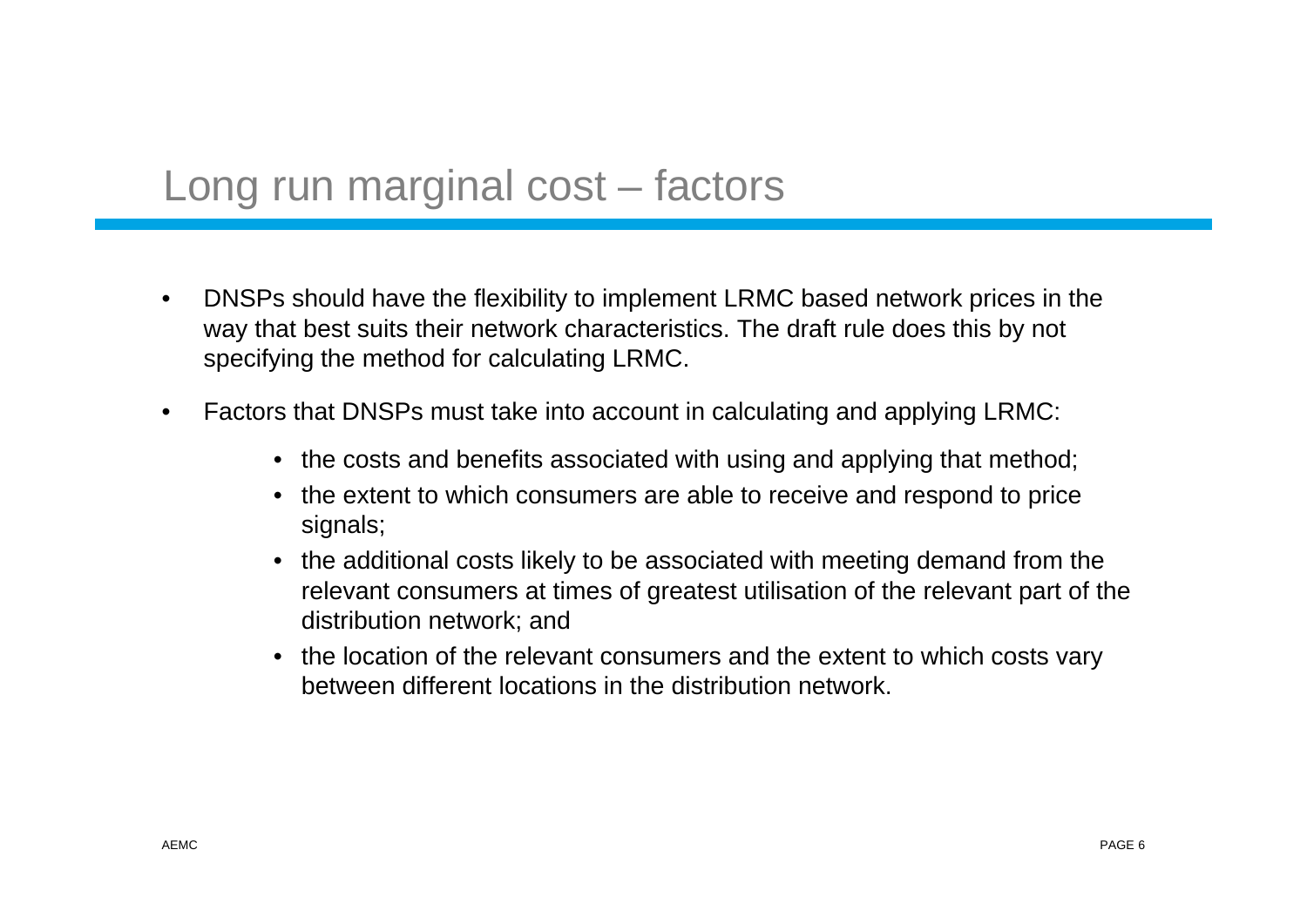#### Total efficient cost recovery

The total revenue expected to be recovered from all consumers must permit the DNSP to recover its expected revenue as determined in accordance with the AER's distribution determination.

The revenue recovered from each tariff should reflect the efficient costs of providing network services to the consumers assigned to each tariff.

DNSPs must recover their revenues in a way that minimises distortions to the price signals for efficient usage that would be sent by LRMC based prices.

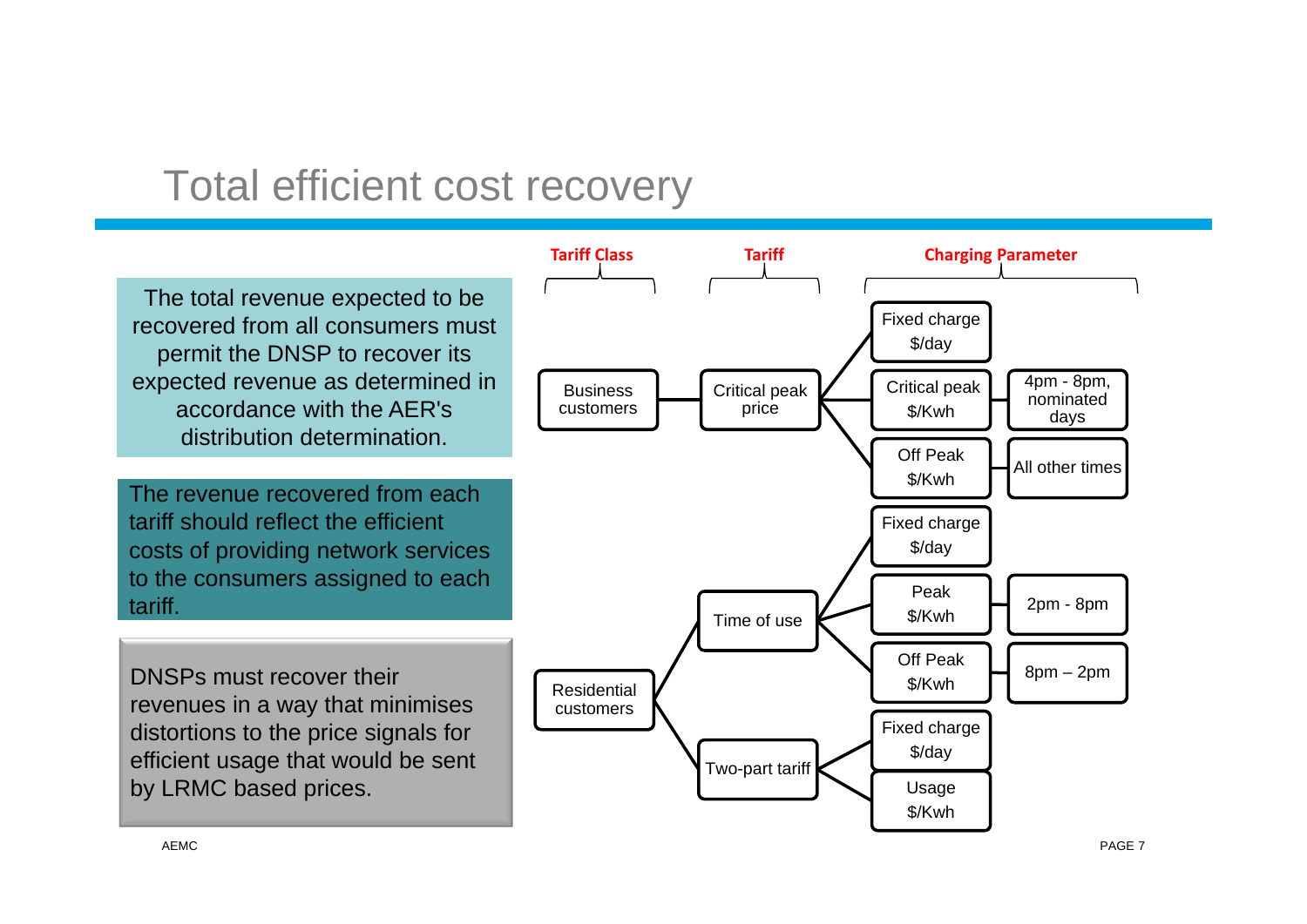### Consumer Impact Principle

- • The draft rule introduces a consumer impact principle to support the network pricing objective. The principle is comprised of two parts, requiring:
	- 1. DNSPs to set network prices that consumers are reasonably capable of understanding.
	- 2. DNSPs to minimise the impacts of network price changes on consumers.
- $\bullet$  The draft rule allows DNSPs to depart from cost reflective prices to the extent necessary to meet this consumer impact principle. DNSPs will be required to transparently explain how they have done so.
- $\bullet$  DNSPs can gradually transition to more cost reflective network tariffs over time to manage these impacts.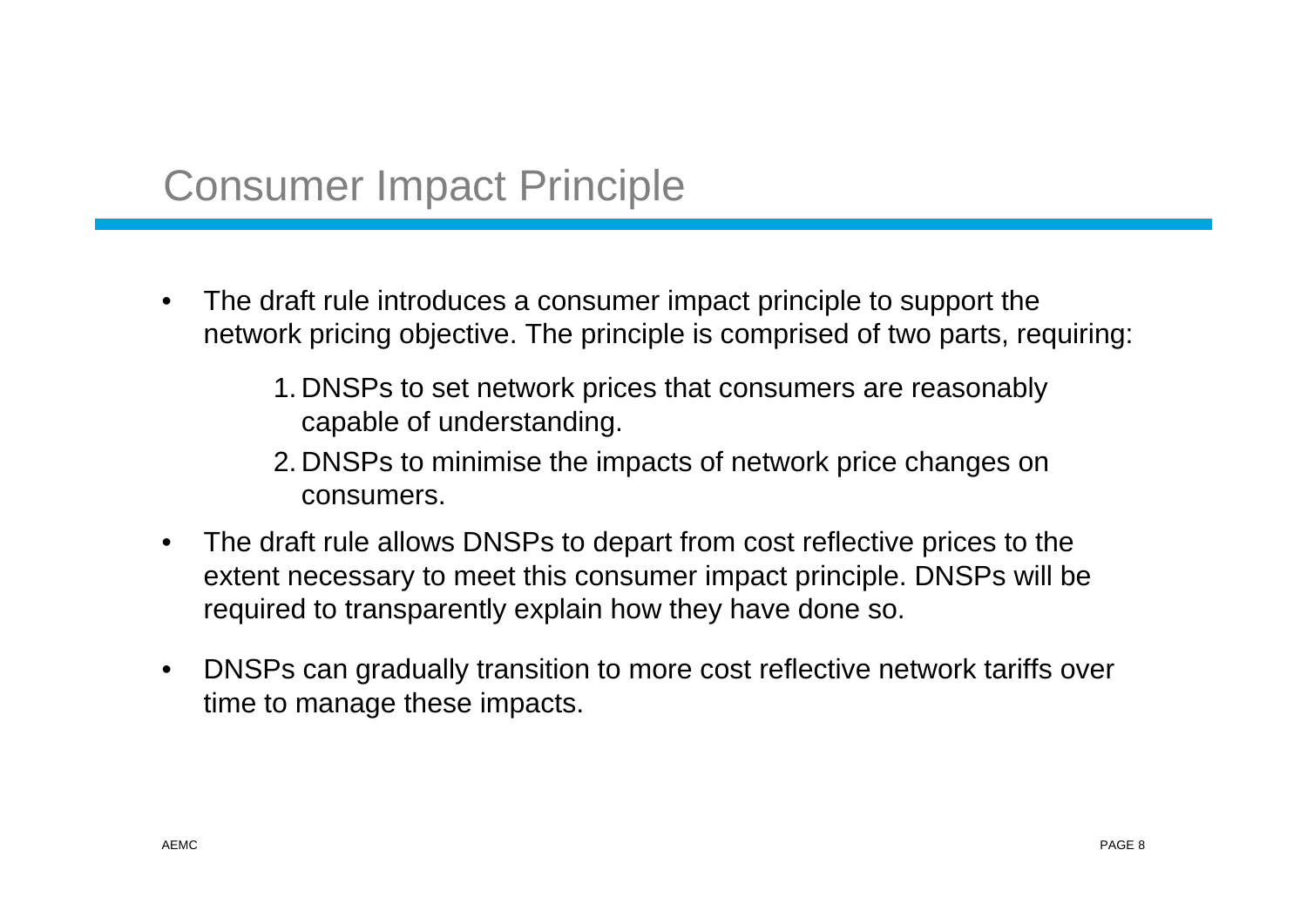# Jurisdictional Pricing Obligation Principle

- $\bullet$  DNSPs have network pricing requirements placed on them through jurisdictional obligations e.g. several states have uniform state-wide network pricing obligations.
- $\bullet$  A requirement to set network prices to meet the network pricing objective and the pricing principles for cost reflectivity could create a conflict with jurisdictional pricing obligations.
- $\bullet$  To allow DNSPs to meet the pricing principles and jurisdictional pricing obligations the draft rule introduces a jurisdictional pricing obligation principle which allows DNSPs to depart from cost reflective prices to the minimum extent necessary to meet jurisdictional pricing obligations.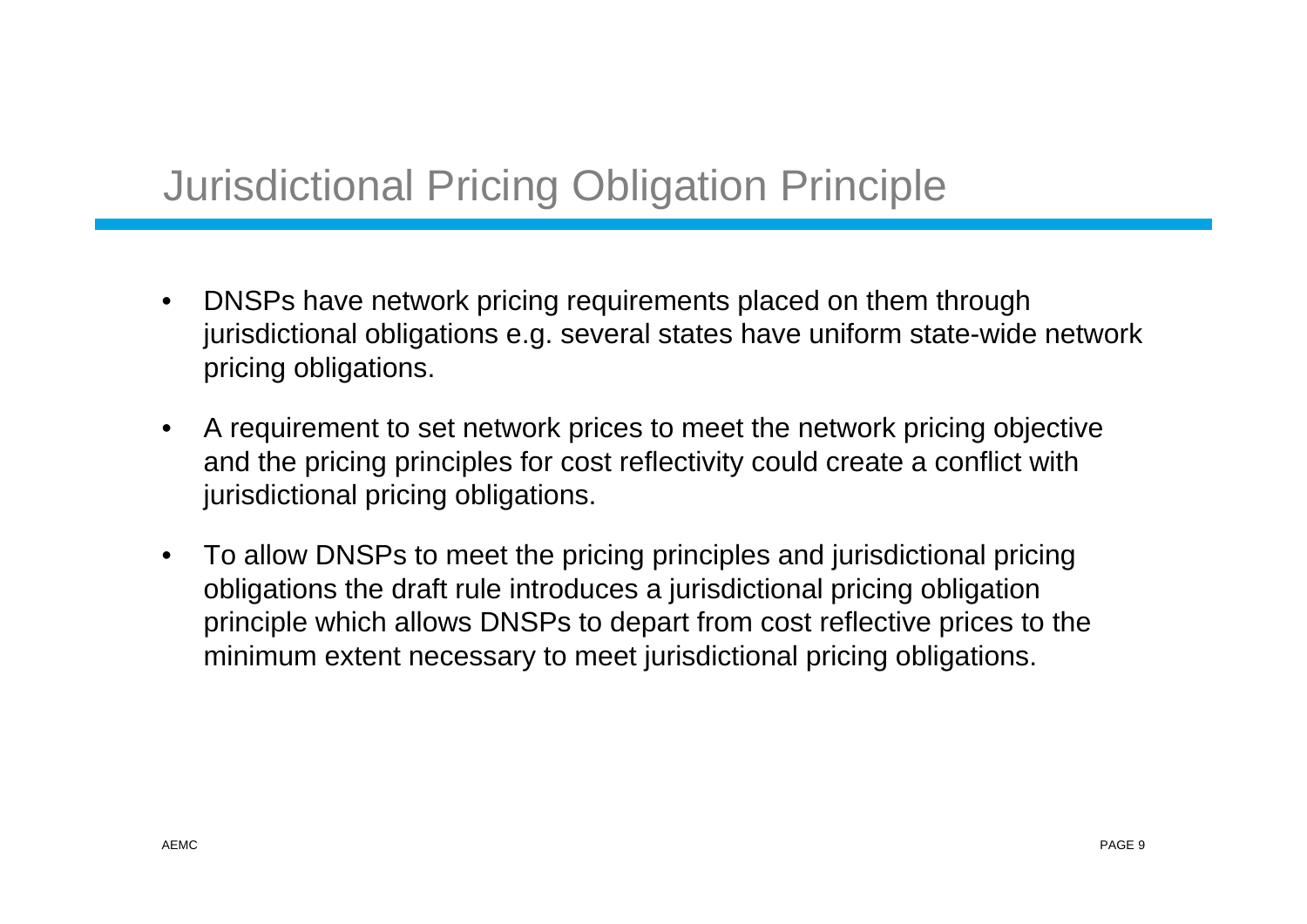Minor changes: Side constraints, tariff classes and stand-alone and avoidable cost bounds

- $\bullet$  Side constraints – the draft rule:
	- removes the ambiguity to provide that side constraints apply equally to all consumers.
	- does not extend the application of side constraints across regulatory periods.
- •The draft rule retains the tariff class provisions.
- • The draft rule retains the stand-alone and avoidable cost bounds for tariff classes.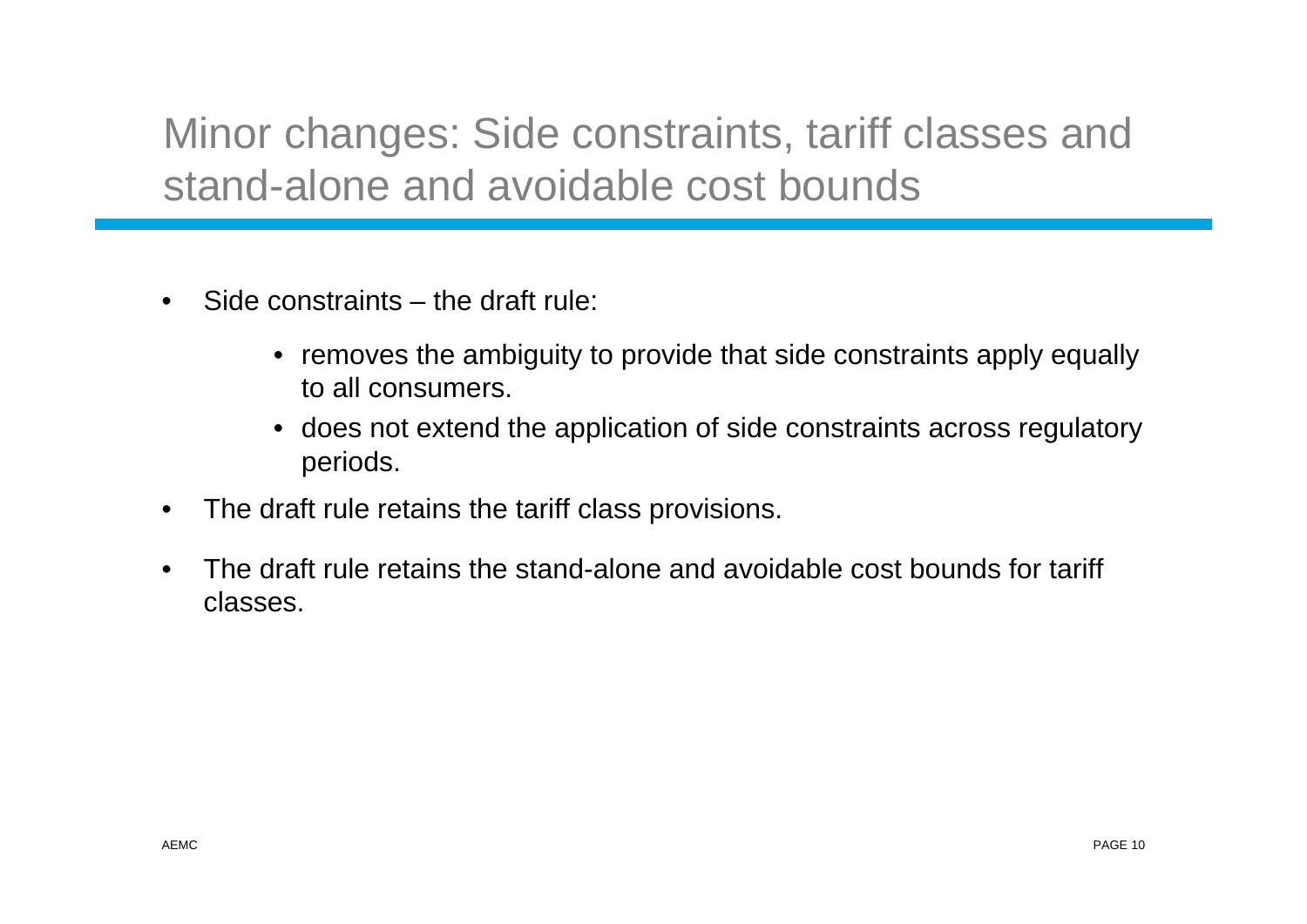# Comparison of current and draft principles

|                                         | <b>Existing principle</b>                                                       | <b>New principle</b>                                                                                                                                                                                                                                                                                                 |
|-----------------------------------------|---------------------------------------------------------------------------------|----------------------------------------------------------------------------------------------------------------------------------------------------------------------------------------------------------------------------------------------------------------------------------------------------------------------|
| <b>Network</b><br>pricing<br>objective  | No current objective                                                            | Each network tariff should reflect the efficient cost of<br>providing network services to the consumers<br>assigned to the tariff.                                                                                                                                                                                   |
| <b>LRMC</b>                             | Take into account<br><b>LRMC</b>                                                | Network tariffs must be based on the LRMC of<br>providing network services.                                                                                                                                                                                                                                          |
| <b>Total efficient</b><br>cost recovery | Recovered with<br>minimum distortion to<br>efficient patterns of<br>consumption | DNSPs allowed to recover the expected revenue<br>$1_{\cdot}$<br>determined by the AER.<br>Each tariff must recover the total efficient costs of<br>$2_{-}$<br>serving the consumers assigned to that tariff.<br>Minimum distortions to the price signals for<br>3.<br>efficient usage provided by LRMC based prices. |
| Consumer<br>impact                      | No current principle                                                            | Network tariffs which consumers are reasonably<br>1.<br>capable of understanding.<br>Minimise the impact of tariff changes on<br>2.<br>consumers.                                                                                                                                                                    |
| Jurisdictional<br>pricing<br>obligation | No current principle                                                            | DNSPs may depart from network tariffs that meet the<br>above principles to the minimum extent necessary to<br>meet jurisdictional pricing obligations.<br>PAGE 11                                                                                                                                                    |